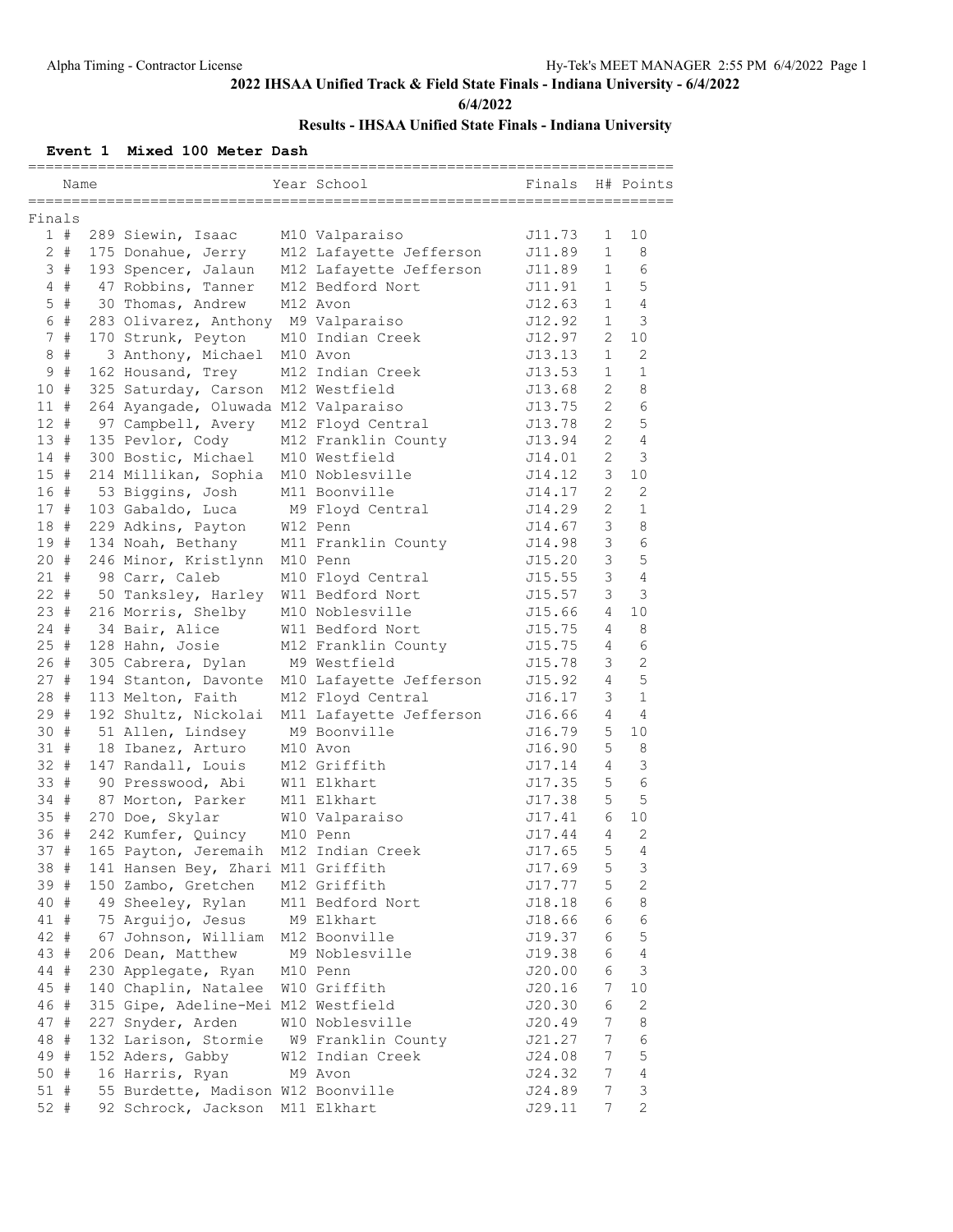**6/4/2022**

## **Results - IHSAA Unified State Finals - Indiana University**

#### **Event 2 Mixed 400 Meter Dash**

|        | Name  |                                           | Year School                                   | Finals   |                | H# Points       |
|--------|-------|-------------------------------------------|-----------------------------------------------|----------|----------------|-----------------|
|        | 1#    | 187 Reese, Eddie                          | M12 Lafayette Jefferson                       | J53.94   | $\mathbf{1}$   | 10              |
|        | $2 +$ | 41 Huber, Brax                            | M11 Bedford Nort                              | J55.91   | $\mathbf{1}$   | 8               |
|        | 3#    | 162 Housand, Trey                         | M12 Indian Creek                              | J56.18   | $\mathbf{1}$   | 6               |
|        | $4$ # | 268 Clifford, Aidan M12 Valparaiso        |                                               | J57.31   | $\overline{2}$ | 10              |
|        | $5$ # | 233 Brown, Edward                         | M12 Penn                                      | J58.34   | $\mathbf{1}$   | 5               |
|        | 6 #   | 146 Pinkelton, Nathan M11 Griffith        |                                               | J59.18   | $\overline{2}$ | 8               |
|        | 7#    | 313 Dietz, Jack                           | M10 Westfield                                 | J59.33   | $\mathbf{1}$   | $\overline{4}$  |
| 8      | #     | 32 Wolfinbarger, Aug M10 Avon             |                                               | J59.64   | $\mathbf{1}$   | 3               |
| 9      | $\#$  | 26 Stoutamyer, Ryan M11 Avon              |                                               | J1:00.51 | $\mathbf{1}$   | $\overline{2}$  |
| 10     | #     | 235 DeKever, Patrick M10 Penn             |                                               | J1:01.42 | $\overline{2}$ | 6               |
| $11$ # |       |                                           | 174 Corro Garcia, Adr M12 Lafayette Jefferson | J1:02.14 | $\overline{2}$ | 5               |
| $12 +$ |       | 121 Tanner, Noah                          | M9 Floyd Central                              | J1:03.65 | 2              | $\overline{4}$  |
| 13#    |       | 38 Connaughton, Gunn M12 Bedford Nort     |                                               | J1:03.73 | $\mathcal{E}$  | 10              |
| 14 #   |       | 211 Koven, Blake                          | M10 Noblesville                               | J1:04.47 | 2              | 3               |
| 15#    |       | 81 Hennings, Kamari M10 Elkhart           |                                               | J1:05.29 | 3              | 8               |
| 16#    |       | 131 Kiracofe, Anderso M12 Franklin County |                                               | J1:05.37 | $\mathcal{E}$  | 6               |
| 17#    |       | 68 Marchand, Blayze M10 Boonville         |                                               | J1:05.64 | $\overline{2}$ | $\overline{2}$  |
| 18#    |       | 129 Hoskins, Michael M11 Franklin County  |                                               | J1:06.61 | 2              | $\mathbf{1}$    |
| 19#    |       | 238 Ham, Peyton                           | M9 Penn                                       | J1:06.73 | 3              | 5               |
| 20#    |       | 137 Barnick, Connor                       | M10 Griffith                                  | J1:08.40 | 3              | $\overline{4}$  |
| 21#    |       | 250 Proctor, Gavin                        | M12 Penn                                      | J1:12.18 | 4              | 10              |
| $22 +$ |       | 300 Bostic, Michael M10 Westfield         |                                               | J1:13.48 | 3              | $\mathfrak{Z}$  |
| 23#    |       | 112 Mann, Aric                            | M10 Floyd Central                             | J1:14.36 | 3              | $\overline{2}$  |
| 24#    |       | 43 Kunkle, Kris                           | M9 Bedford Nort                               | J1:14.57 | $\overline{4}$ | 8               |
| 25#    |       | 89 Ponce, Adri                            | M12 Elkhart                                   | J1:14.61 | 4              | $6\overline{6}$ |
| 26#    |       |                                           | 194 Stanton, Davonte M10 Lafayette Jefferson  | J1:14.92 | 5              | 10              |
| 27#    |       | 160 Dillingham, Rober M10 Indian Creek    |                                               | J1:15.85 | 3              | $\mathbf{1}$    |
| 28 #   |       | 293 Tobon, Christian M10 Valparaiso       |                                               | J1:16.43 | 4              | 5               |
| 29#    |       | 135 Pevlor, Cody                          | M12 Franklin County                           | J1:17.04 | 4              | 4               |
| 30#    |       | 40 Fisher, Jesselyn M12 Bedford Nort      |                                               | J1:18.92 | 6              | 10              |
| 31#    |       | 307 Cassidy, Ty                           | M10 Westfield                                 | J1:19.41 | 5              | 8               |
| $32 +$ |       | 277 Kalin, John                           | M11 Valparaiso                                | J1:19.51 | 4              | 3               |
| 33 #   |       | 151 Zielke, Nina                          | M11 Griffith                                  | J1:20.39 | 5              | 6               |
| $34 +$ |       | 17 Hess, Collin                           | M9 Avon                                       | J1:20.63 | 6              | 8               |
| 35#    |       | 59 Einerwold, Aurian M9 Boonville         |                                               | J1:20.88 | 4              | $\mathbf{2}$    |
| 36#    |       | 126 Bradley, Makayla W12 Franklin County  |                                               | J1:21.18 | 5              | 5               |
| 37#    |       | 147 Randall, Louis                        | M12 Griffith                                  | J1:21.40 | 5              | $\overline{4}$  |
| 38     | #     | 54 Burchell, Christo M11 Boonville        |                                               | J1:23.00 | 5              | 3               |
| 39 #   |       | 219 Patrick, Lauren                       | M12 Noblesville                               | J1:23.01 | 5              | 2               |
| 40 #   |       | 166 Pendleton, Olivia W10 Indian Creek    |                                               | J1:23.64 | 6              | 6               |
| 41 #   |       | 222 Ramey, Peyton                         | M11 Noblesville                               | J1:24.55 | 6              | 8               |
| 42 #   |       | 76 Bradley, Abbi                          | M12 Elkhart                                   | J1:25.28 | 6              | 5               |
| 43 #   |       | 109 Kochert, Emma                         | M10 Floyd Central                             | J1:28.14 | 6              | 4               |
| 44 #   |       | 24 Slavens, Olivia                        | W12 Avon                                      | J1:33.07 | 7              | 10              |
| 45 #   |       | 320 Lardio, Kenny                         | M9 Westfield                                  | J1:34.73 | 6              | $\mathsf 3$     |
| 46 #   |       | 176 Dutton, Dylan                         | M11 Lafayette Jefferson                       | J1:37.58 | 7              | 8               |
| 47 #   |       | 165 Payton, Jeremaih                      | M12 Indian Creek                              | J1:38.53 | 7              | 6               |
| 48     | #     | 80 Garcia, Salma                          | W12 Elkhart                                   | J1:41.13 | 7              | 5               |
| 49     | #     | 199 Ashour, Mo                            | M12 Noblesville                               | J1:44.48 | 7              | $\overline{4}$  |
| 50 #   |       | 119 Staser, Lola                          | M10 Floyd Central                             | J3:55.81 | 7              | 3               |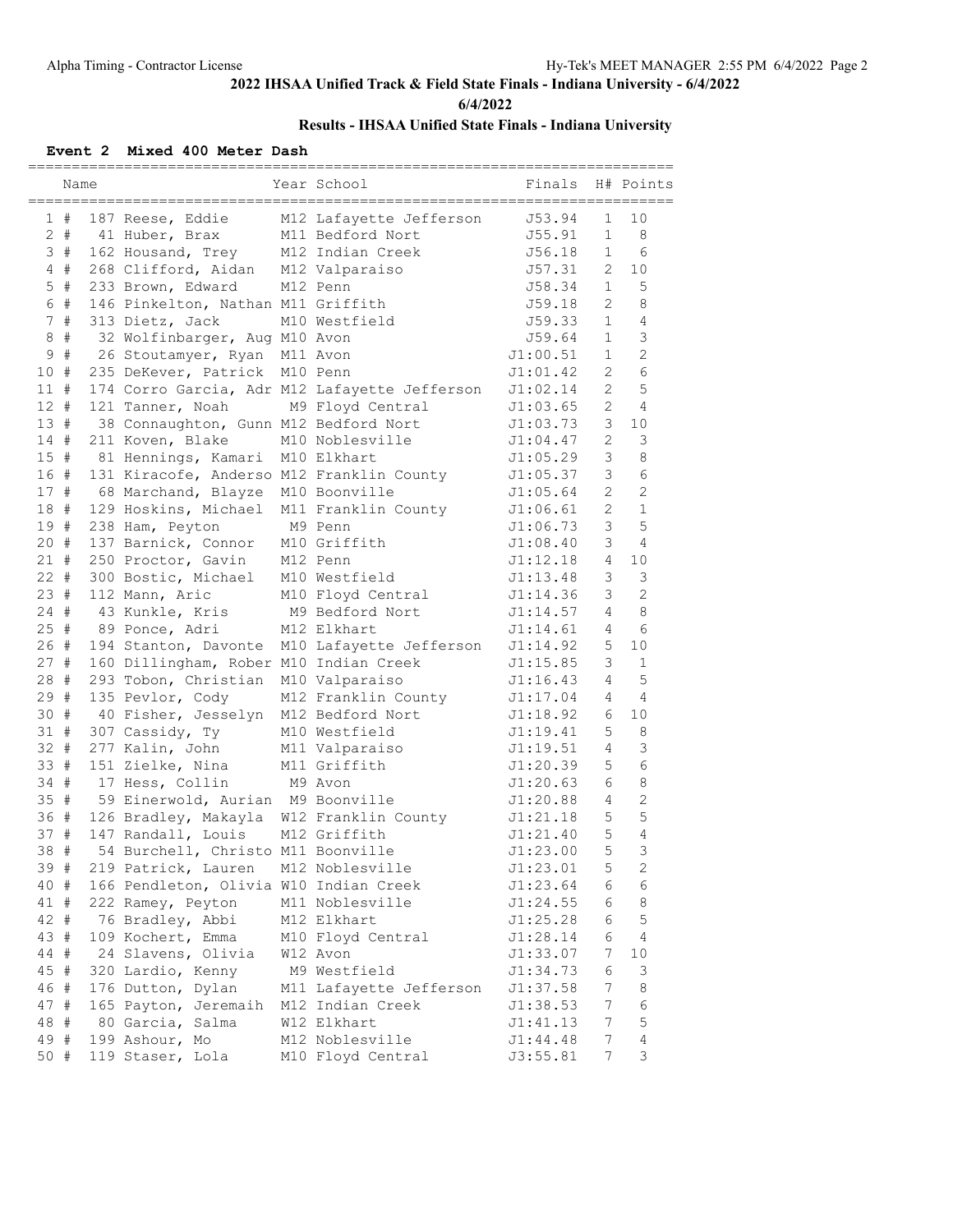**6/4/2022**

#### **Results - IHSAA Unified State Finals - Indiana University**

#### **Event 3 Girls 4x100 Meter Relay**

| School                                       | Finals<br>H# Points             |
|----------------------------------------------|---------------------------------|
| 1 Westfield 'A'                              | J59.74<br>10<br>1               |
| 1) #310 Cotton, Tamera 12                    | 2) #327 Seymour, Stella 10      |
| 3) #314 Easterhaus, Brooke 12                | 4) #323 Rinne, Ellie 12         |
| 2 Valparaiso 'A'                             | J1:00.82 1<br>8                 |
| 1) #266 Bamesberger, Ruby 10                 | 2) #295 Wainman, Stella 10      |
| 3) #291 Strauss, Elliot 10                   | 4) #281 Maidl, Sofia 10         |
| 3 Noblesville 'A'                            | J1:03.95<br>$\overline{1}$<br>6 |
| 1) #203 Clark, Jordin 9                      | 2) #207 Griffin, Aubrey 10      |
| 3) #217 Neal, Jessica 10                     | 4) #218 Nelson-Mercer, Lydia 11 |
| 4 Bedford North Lawrence 'A'                 | J1:04.29 1<br>5                 |
| 1) #33 Arthur, Gracelyn 11                   | 2) #36 Biel, Samantha 11        |
| 3) #44 Longsdon, Tori 9                      | 4) #50 Tanksley, Harley 11      |
| 5 Boonville 'A'                              | J1:05.71 1<br>4                 |
| 1) #65 Heilman, Addison 9                    | 2) #69 Mare, Baylee 9           |
| 3) #71 Mayes, Kiersten 11                    | 4) #57 Chappell, Emily 12       |
| 6 Floyd Central 'A'                          | J1:06.60<br>$\overline{1}$<br>3 |
| 1) #118 Smith, Christina 12                  | 2) #105 Gordon, Lydia 12        |
| 3) #96 Boehnlein, Lauren 11                  | 4) #106 Hadley, Caroline 10     |
| 7 Penn 'A'                                   | J1:08.64 1<br>2                 |
| 1) #252 Sharp, Malia 10                      | 2) #236 Forbes, Bryanna 12      |
| 3) #244 Mason, Madeleine 12                  | 4) #229 Adkins, Payton 12       |
| 8 Elkhart 'A'                                | J1:11.83<br>2<br>10             |
| 1) #82 Hull, Shea 11                         | 2) #93 Wolschlager, Riley 11    |
| 3) #88 Perez, Ashley 9                       | 4) #80 Garcia, Salma 12         |
| 9 Avon 'A'                                   | J1:18.63<br>2<br>8              |
| 1) #24 Slavens, Olivia 12                    | 2) #6 Cain, Addison 9           |
| 3) #15 Harris, Ma'Kay 12                     | 4) #13 Dallas, Lily 9           |
| 10 Franklin County 'A'                       | J1:22.94<br>$\overline{2}$<br>6 |
| 1) #126 Bradley, Makayla 12                  | 2) #125 Ariens, Elizabeth 12    |
| 3) #127 Buerkle, Lily 12                     | 4) #132 Larison, Stormie 9      |
| 11 Griffith 'A'                              | J1:32.27<br>5<br>2              |
| 1) #144 Logan, Emily 9                       | 2) #145 Osborn, Kya 12          |
| 3) #149 Williams, Alexis 12                  | 4) #140 Chaplin, Natalee 10     |
| 12 Indian Creek<br>$^{\prime}$ A $^{\prime}$ | J1:40.06 2<br>4                 |
| 1) #153 Anderson, Rachel 12                  | 2) #166 Pendleton, Olivia 10    |
| 3) #152 Aders, Gabby 12                      | 4) #167 Porter, Abigail 9       |
| -- Lafayette Jefferson 'A'                   | X1:45.94<br>2                   |
| 1) #173 Corbin, Meghen 11                    | 2) #180 Hardesty, Makayla 10    |
| 3) #197 Williams, Alexandria 10              | 4) #196 Wenrick, Sophie 12      |
| Event 4 Boys 4x100 Meter Relay               |                                 |

========================================================================== School Finals H# Points ========================================================================== 1 Westfield 'A' J48.43 1 10 1) #319 Landrum, Shawn 10 2) #318 Kraus, James 11 3) #316 Hodgin, Elliott 12 4) #298 Barbera, Joe 12 2 Valparaiso 'A' J49.10 1 8 1) #262 Ahrendt, Alexander 12 2) #279 Leftridge, Jeshua 12 3) #272 Garibay, Joshua 10 4) #263 Ahrendt, Benjamin 12 3 Bedford North Lawrence 'A' J49.23 1 6 1) #48 Robinson, Ethan 10 2) #45 Matson, Philip 12 3) #41 Huber, Brax 11 4) #47 Robbins, Tanner 12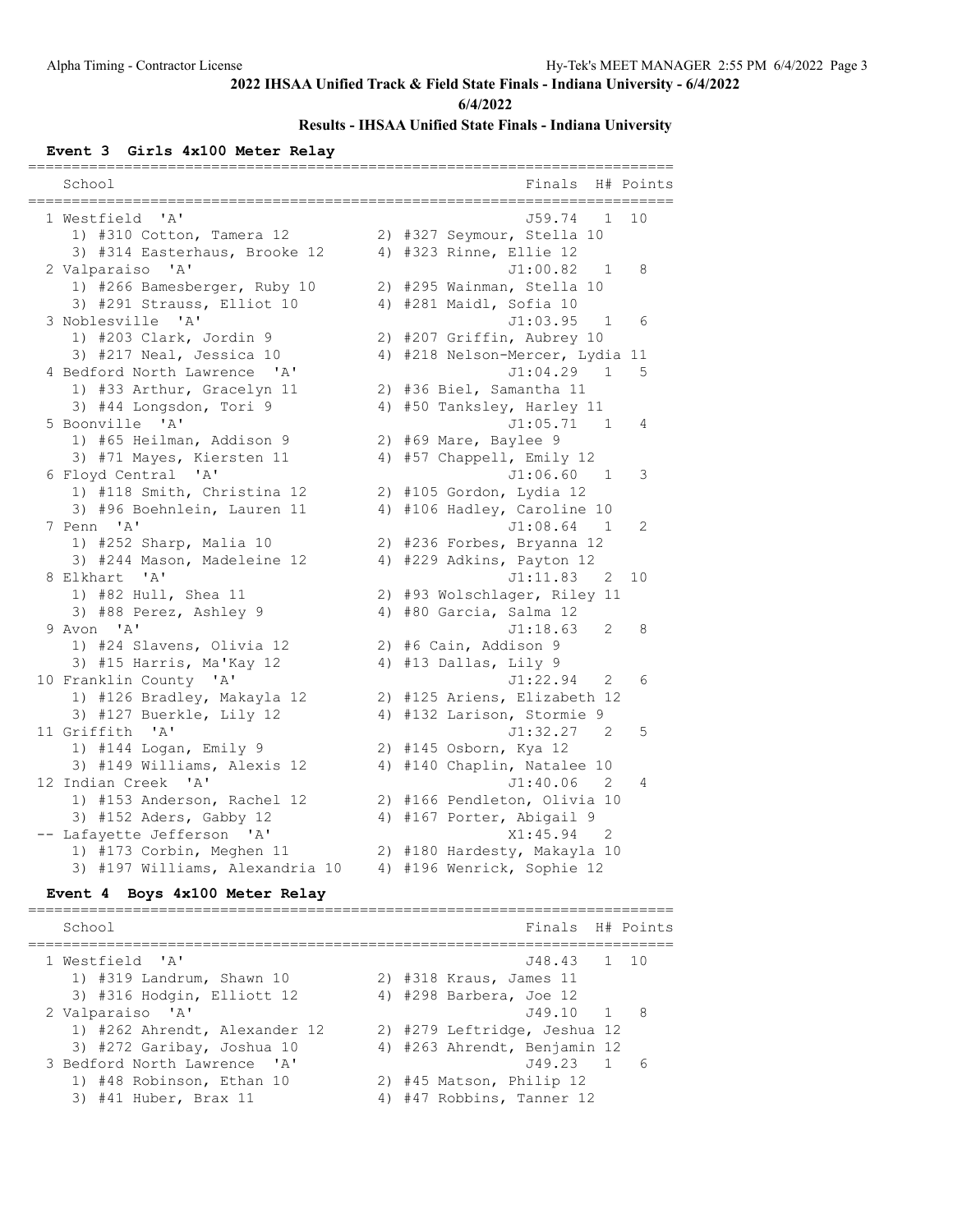**6/4/2022**

## **Results - IHSAA Unified State Finals - Indiana University**

## **....Event 4 Boys 4x100 Meter Relay**

| 4 Indian Creek 'A'              |    | J52.48<br>.5<br>$\mathbf{1}$                |
|---------------------------------|----|---------------------------------------------|
| 1) #157 Britt, Daly 10          |    | 2) #159 Creek, Sam 12                       |
| 3) #163 McAfee, Caid'n 11       | 4) |                                             |
| 5 Avon 'A'                      |    | J53.43<br>1<br>$\overline{4}$               |
| 1) #30 Thomas, Andrew 12        |    | 2) #20 Quasebarth, Jacob 12                 |
| 3) #11 Cooper, Mikal 11         |    | 4) #21 Ratz, Alexander 12                   |
| 6 Noblesville 'A'               |    | 3<br>J54.30 1                               |
| 1) #224 Richardson, Cole 10     |    | 2) #215 Morris, Noah 11                     |
| 3) #204 Cole, Britton 9         |    | 4) #210 Kojetin, Logan 12                   |
| 7 Penn 'A'                      |    | J57.14<br>10 <sup>°</sup><br>$\overline{2}$ |
| 1) #260 Wilson, Mason 12        |    | 2) #243 Marvin, Austin 9                    |
| 3) #256 Stevens, Ryan 11        |    | 4) #248 Neice, Stuart 10                    |
| 8 Lafayette Jefferson 'A'       |    | J57.85 2<br>8                               |
| 1) #183 Kilmer, Jordan 12       |    | 2) #186 Penny, Devion 9                     |
| 3) #192 Shultz, Nickolai 11     |    | 4) #195 Stevenson, Caleb 12                 |
| 9 Elkhart 'A'                   |    | J58.39 1<br>2                               |
| 1) #77 Bynum, Jo 12             |    | 2) #83 Jellison, Brayden 11                 |
| 3) #81 Hennings, Kamari 10      |    | 4) #84 Jellison, Logan 10                   |
| 10 Griffith 'A'                 |    | J1:00.94 2<br>- 6                           |
| 1) #139 Brown, Nathaniel 11     |    | 2) #142 Hawthorne, KeShaun 11               |
| 3) #148 Salzar Ray, Terrance 11 |    | 4) #143 Howard, Taylor 11                   |
| 11 Boonville 'A'                |    | J1:01.34 2<br>5                             |
| 1) #58 Coon, Jason 11           |    | 2) #52 Biggins, Elijah 11                   |
| 3) #54 Burchell, Christopher 11 |    | 4) #74 Sala, Karter 11                      |
| 12 Floyd Central 'A'            |    | J1:01.99<br>2<br>4                          |
| 1) #124 Zoeller, Max 12         |    | 2) #114 Miller, Finn 12                     |
| 3) #104 Gianfagna, Nate 11      |    | 4) $#107$ Jacquay, Joey 12                  |
| 13 Franklin County 'A'          |    | J1:06.35 2<br>3                             |
| 1) #133 Mulvey, Dylan 10        |    | 2) #131 Kiracofe, Anderson 12               |
| 3) #130 Johnson, Alex 9         |    | 4) #134 Noah, Bethany 11                    |

#### **Event 5 Mixed Long Jump**

| Year School<br>Name                                                                                | Finals H# Points |               |
|----------------------------------------------------------------------------------------------------|------------------|---------------|
| 1 # 193 Spencer, Jalaun M12 Lafayette Jefferson J21-03.25 1 10                                     |                  |               |
| $21 - 03.25$ $20 - 04.25$ $20 - 06.75$<br>2 # 279 Leftridge, Jeshua M12 Valparaiso $J19-07.25$ 1 8 |                  |               |
| 18-05.50 19-07.25 18-11.50<br>3 # 175 Donahue, Jerry M12 Lafayette Jefferson J18-10.25 1 6         |                  |               |
| 18-08.75 FOUL 18-10.25<br>3 # 159 Creek, Sam M12 Indian Creek J18-10.25 1 5                        |                  |               |
| 18-05.25 18-10.25 FOUL<br>5 # 37 Clute, Koltyn M11 Bedford Nort<br>FOUL FOUL 16-11.75              | J16-11.75 2 10   |               |
| 6 # 21 Ratz, Alexander M12 Avon<br>16-08.50 16-07.50 16-09.75                                      | $J16-09.75$ 1 4  |               |
| 7 # 146 Pinkelton, Nathan M11 Griffith<br>16-06.50 16-02.50 16-05                                  | J16-06.50 2      | $\mathcal{B}$ |
| 8 # 45 Matson, Philip M12 Bedford Nort<br>$14-04$ $15-11.75$ $16-04$                               | $J16-04.00$ 1 3  |               |
| 9 # 163 McAfee, Caid'n M11 Indian Creek<br>15-10.50 14-07 FOUL                                     | $J15-10.50$ 1 2  |               |
| 10 # 303 Bullock, Andrew M12 Westfield<br>$15-09.75$ $14-07.75$ $15-08.75$                         | J15-09.75 2      | 6             |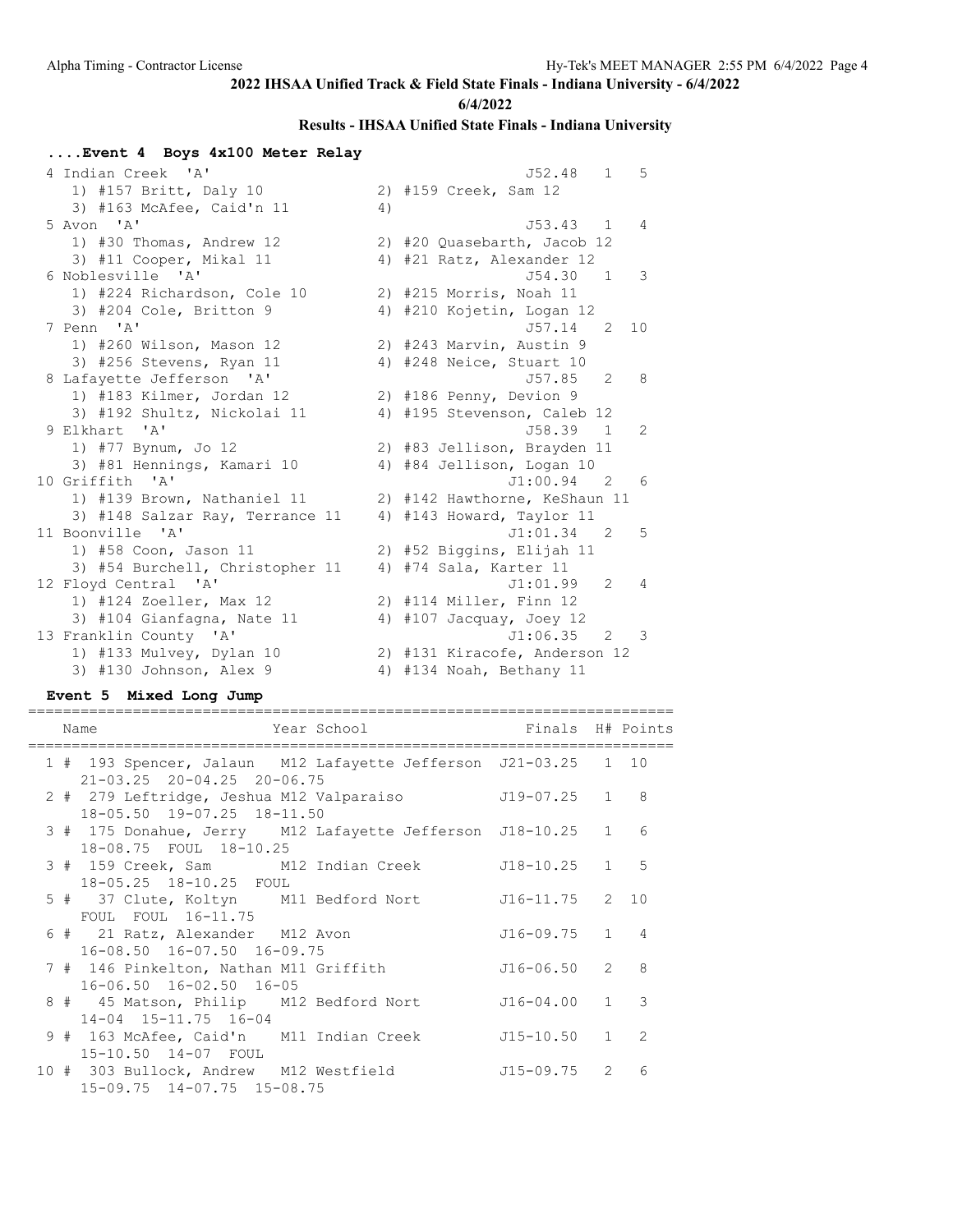**6/4/2022**

| Event 5 Mixed Long Jump                                                                            |                   |                 |                            |
|----------------------------------------------------------------------------------------------------|-------------------|-----------------|----------------------------|
| 11 # 294 Wainman, Harrison M12 Valparaiso 515-03.25 2 5<br>15-03.25 FOUL 13-06                     |                   |                 |                            |
| 12 # 22 Ratz, Noah M10 Avon<br>15-01.25 14-10 14-09                                                | $J15 - 01.25$ 1 1 |                 |                            |
| 13 # 74 Sala, Karter M11 Boonville 514-04.50<br>FOUL 13-10.25 14-04.50                             |                   | 2               | $\overline{4}$             |
| 14 # 129 Hoskins, Michael M11 Franklin County J13-11.00<br>13-09.25 13-11 13-10                    |                   | 2               | $\overline{\phantom{a}}$   |
| 15 # 56 Chapman, Max M11 Boonville<br>12-05.75 13-04 FOUL                                          | J13-04.00         | $\mathcal{S}$   | 10                         |
| 16 # 82 Hull, Shea W11 Elkhart<br>12-11 13-03.25 12-10.25                                          | $J13-03.25$ 4     |                 | 10                         |
| 17 # 277 Kalin, John M11 Valparaiso<br>13-02 11-07.75 13-02.50                                     | $J13-02.50$ 4     |                 | 8                          |
| 18 # 43 Kunkle, Kris M9 Bedford Nort J12-10.00                                                     |                   |                 | $3 \t 8$                   |
| 12-06.50 12-09.75 12-10<br>19 # 77 Bynum, Jo M12 Elkhart<br>$9-10.75$ $11-10.25$ $12-05.50$        | $J12 - 05.50$     | 2               | 2                          |
| 20 # 304 Burke, Heidi W10 Westfield<br>$12-04$ $12-05.25$ $12-03$                                  | $J12 - 05.25$     | $\mathcal{S}$   | $6\overline{6}$            |
| 21 # 99 Connor, Maddie M9 Floyd Central 512-02.75<br>11-09.50 12-02.75 12-02.50                    |                   | $\mathcal{S}$   | 5                          |
| 22 # 100 Flannigan, Eileen M12 Floyd Central<br>11-01.50 12-01.25 11-05.50                         | J12-01.25         | $\mathcal{E}$   | $\overline{4}$             |
| 23 # 93 Wolschlager, Rile W11 Elkhart<br>12-00 11-08 11-11                                         | J12-00.00         | $\mathcal{S}$   | $\mathcal{S}$              |
| 24 # 225 Saunders, Izzy M10 Noblesville 511-11.75<br>$11-08.25$ $11-11.75$ $11-11.25$              |                   | $\mathcal{S}$   | $\overline{\phantom{0}}^2$ |
| 25 # 157 Britt, Daly M10 Indian Creek<br>FOUL 11-02.75 11-09                                       | $J11-09.00$ 5     |                 | 10                         |
| 26 # 254 Smies-Mendez, Aid M11 Penn<br>$10-11.50$ $9-10$ $11-06.25$                                | $J11-06.25$ 4     |                 | 6                          |
| 27 # 237 Hall, Lucy W12 Penn<br>11-03.50 11-05 10-04.75                                            | $J11 - 05.00$     | $\mathcal{S}$   | $\mathbf 1$                |
| 28 # 323 Rinne, Ellie W12 Westfield<br>FOUL 11-01.50 11-01                                         | $J11 - 01.50$ 2   |                 | $\mathbf{1}$               |
| 29 # 244 Mason, Madeleine W12 Penn<br>FOUL 10-07.25 10-07                                          | $J10-07.25$ 4 5   |                 |                            |
| 29 # 117 Schindler, Brayde M12 Floyd Central 510-07.25 4 4<br>$9 - 05.50$ $9 - 07.25$ $10 - 07.25$ |                   |                 |                            |
| 31 # 127 Buerkle, Lily W12 Franklin County J10-06.50 5 8<br>$9 - 05.50$ $9 - 11$ $10 - 06.50$      |                   |                 |                            |
| 32 # 238 Ham, Peyton M9 Penn<br>$8-04.50$ $8-08.75$ $10-06.25$                                     | J10-06.25         | 5               | $6\overline{6}$            |
| 33 # 212 Lehman, Connor M12 Noblesville<br>$10-05$ $10-00.50$ $10-05$                              | $J10-05.00$       | $4\overline{ }$ | $\mathcal{S}$              |
| 34 # 329 Staley, Ainsley M10 Westfield<br>FOUL 8-10.25 10-02.25                                    | $J10-02.25$       | $\overline{4}$  | 2                          |
| 34 # 198 Alanis, Kailey M9 Noblesville<br>$10-02.25$ $10-00.25$ $8-10.25$                          | J10-02.25         | 5               | $-5$                       |
| 36 # 44 Longsdon, Tori W9 Bedford Nort 59-07.50<br>$9-01.50$ $8-11.50$ $9-07.50$                   |                   | 6               | 10                         |
| 37 # 150 Zambo, Gretchen M12 Griffith<br>$8-03.25$ $8-00.50$ $8-09.75$                             | J8-09.75          | 6               | 8 <sup>8</sup>             |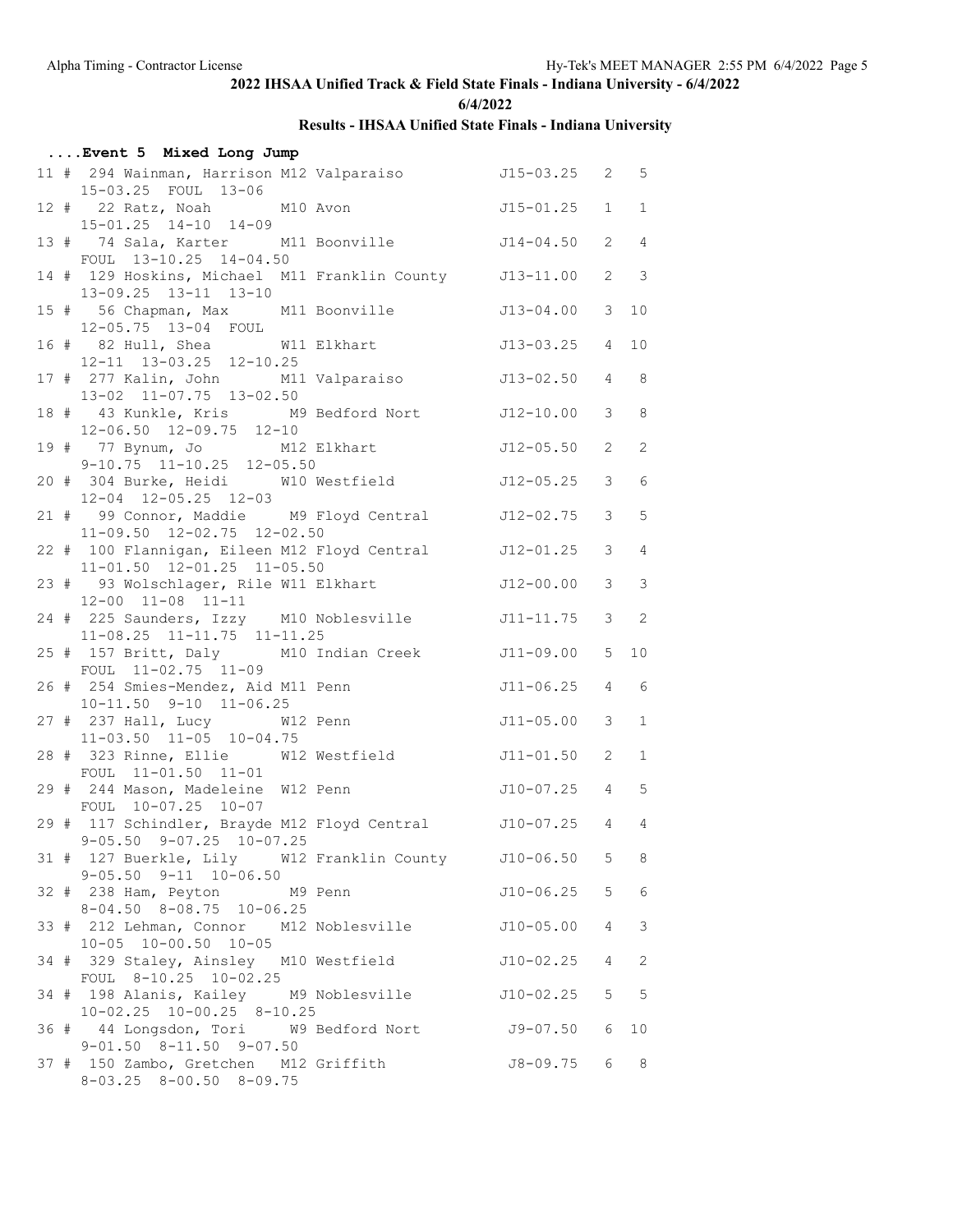**6/4/2022**

#### **Results - IHSAA Unified State Finals - Indiana University**

| Event 5 Mixed Long Jump                                                                      |              |            |                |
|----------------------------------------------------------------------------------------------|--------------|------------|----------------|
| 38 # 61 Fortune, Cole M9 Boonville 58-08.50 5 4<br>$8 - 08.50$ $7 - 11$ $6 - 08.50$          |              |            |                |
| 39 # 181 Hill, Malachi M9 Lafayette Jefferson J8-04.75 5 3<br>$7-02.50$ $8-04.75$ $7-04.25$  |              |            |                |
| 40 # 58 Coon, Jason M11 Boonville 38-03.25 5<br>$6 - 04.25$ $8 - 03.25$ FOUL                 |              |            | $\overline{2}$ |
| 41 # 122 Tipton, Richie M10 Floyd Central 57-07.50 6 6<br>$7-07.50$ $5-01$ $6-07.50$         |              |            |                |
| 42 # 139 Brown, Nathaniel M11 Griffith 57-06.00 6 5<br>5-00 7-06 7-00.50                     |              |            |                |
| 43 # 92 Schrock, Jackson M11 Elkhart 56-11.00 7<br>$6-11$ $3-03.50$ $2-09.50$                |              |            | 10             |
| 44 # 176 Dutton, Dylan M11 Lafayette Jefferson J6-09.50 6 4<br>$5-04.50$ $6-09.50$ $5-08.50$ |              |            |                |
| 45 # 168 Pringle, Jack M12 Indian Creek<br>5-08 6-07.75 FOUL                                 |              | J6-07.75 6 | $\mathbf{3}$   |
| 46 # 202 Bozell, Eliza M11 Noblesville 56-05.25 6<br>6-05.25 FOUL 5-10.25                    |              |            | 2              |
| 47 # 130 Johnson, Alex M9 Franklin County 55-03.00 7 8<br>5-03 3-04.50 3-10                  |              |            |                |
| 48 # 17 Hess, Collin M9 Avon<br>$2-07.50$ $2-02$ $4-07.50$                                   | $J4-07.50$ 7 |            | 6              |
| 49 # 136 Spurlock, Logan M10 Franklin County J4-02.50 7 5<br>$4-00.50$ $4-02.50$ $4-00$      |              |            |                |
| 50 # 16 Harris, Ryan M9 Avon<br>FOUL 3-07 3-09                                               | $J3-09.00$ 7 |            | $\overline{4}$ |
| 51 # 144 Logan, Emily W9 Griffith<br>$2 - 01.50$ $2 - 00$ $2 - 08.50$                        | $J2-08.50$ 7 |            | 3              |
| -- # 266 Bamesberger, Ruby W10 Valparaiso<br>7-11.50 FOUL 7-02                               |              | DO 7       |                |

#### **Event 6 Mixed Shot Put**

|  | Year School Finals H# Points<br>Name                                                                        |                 |   |
|--|-------------------------------------------------------------------------------------------------------------|-----------------|---|
|  | 1 # 171 Buchanan, Javan M12 Lafayette Jefferson J52-07.00 1 10                                              |                 |   |
|  | $51 - 10.25$ $52 - 07$ $52 - 00.75$<br>2 # 83 Jellison, Brayden M11 Elkhart                                 | J49-02.25 1 8   |   |
|  | 48-11.75 48-00.75 49-02.25<br>3 # 322 Reynolds, Case M11 Westfield                                          | J41-02.50 1 6   |   |
|  | $41 - 02.50$ $38 - 09$ $41 - 00.25$<br>4 # 164 Meyer, Hunter M12 Indian Creek J40-01.50 1 5                 |                 |   |
|  | $37 - 05.25$ $39 - 11$ $40 - 01.50$<br>5 # 124 Zoeller, Max M12 Floyd Central                               | $J39-03.50$ 1 4 |   |
|  | $35 - 10.75$ $37 - 06.25$ $39 - 03.50$<br>6 # 38 Connaughton, Gunn M12 Bedford Nort                         | J39-00.00 1 3   |   |
|  | $33 - 08.75$ $34 - 11$ $39 - 00$<br>7 # 133 Mulvey, Dylan M10 Franklin County 536-09.75 1 2                 |                 |   |
|  | FOUL 36-05.75 36-09.75<br>8 # 48 Robinson, Ethan M10 Bedford Nort<br>$31 - 10.75$ $35 - 03.75$ $32 - 06.25$ | $J35-03.75$ 1 1 |   |
|  | 9 # 158 Britt, Logan M11 Indian Creek J34-11.00 2 10<br>$31 - 11$ $32 - 07$ $34 - 11$                       |                 |   |
|  | 10 # 5 Byrd, Gavin M9 Avon<br>34-04.25 33-11 32-07.25                                                       | $J34-04.25$ 2   | 8 |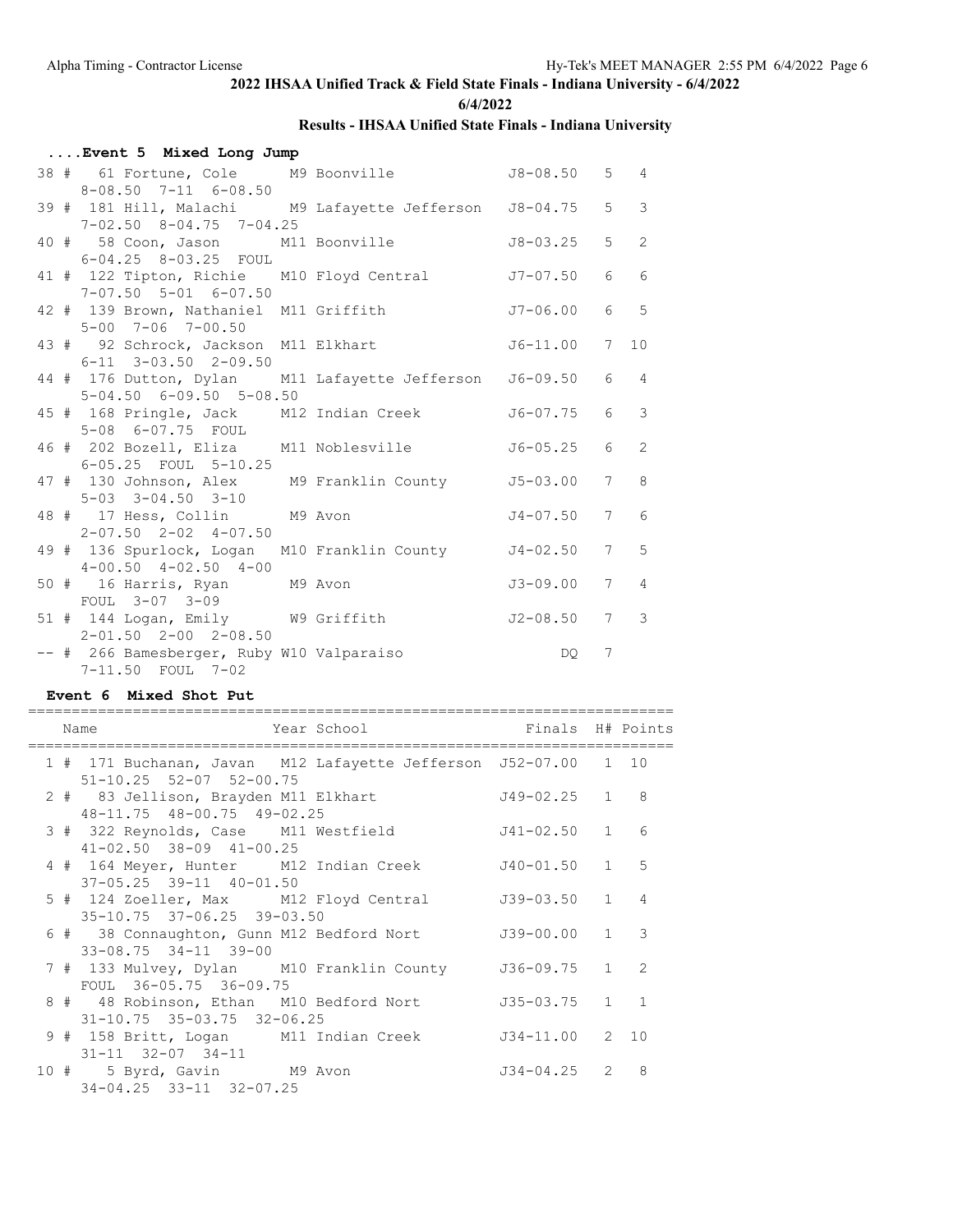**6/4/2022**

|  | Event 6 Mixed Shot Put                                                                               |                 |                 |                            |
|--|------------------------------------------------------------------------------------------------------|-----------------|-----------------|----------------------------|
|  | 11 # 261 Zumbrun, Jacob M9 Penn<br>$33-00.50$ $32-06.75$ $33-02$                                     | J33-02.00 2 6   |                 |                            |
|  | 12 # 67 Johnson, William M12 Boonville<br>$31 - 01.75$ $31 - 06.75$ $32 - 00.25$                     | $J32-00.25$ 2 5 |                 |                            |
|  | 13 # 256 Stevens, Ryan M11 Penn<br>31-00 31-08.50 26-01.75                                           | $J31 - 08.50$   | 2               | $\overline{4}$             |
|  | 14 # 276 Kain, Clay M12 Valparaiso<br>25-11.25 27-11 28-11.50                                        | J28-11.50       | $\mathcal{S}$   | 10                         |
|  | 15 # 148 Salzar Ray, Terra M11 Griffith<br>28-10.75 25-10.25 28-01                                   | J28-10.75       | $\mathbf{2}$    | $\overline{\phantom{a}}$   |
|  | 16 # 273 Haines, Michael M11 Valparaiso<br>28-06.50 27-00.50 28-01                                   | J28-06.50       | $\mathbf{2}$    | 2                          |
|  | 17 # 179 Graves, Katherine M10 Lafayette Jefferson J26-03.00<br>24-01.50 26-00.25 26-03              |                 | 3               | 8                          |
|  | 18 # 91 Rehmels, Holly M12 Elkhart<br>25-10.75 26-02.25 26-01.75                                     | J26-02.25       | $\mathbf{2}$    | $\mathbf{1}$               |
|  | 19 # 110 Kochert, Peyton M12 Floyd Central J26-00.75<br>25-10.25 25-08.50 26-00.75                   |                 | $\mathcal{S}$   | 6                          |
|  | 20 # 275 Johnson, Kolbey M12 Valparaiso<br>24-06.25 25-08.25 FOUL                                    | J25-08.25       | 3               | 5                          |
|  | 21 # 183 Kilmer, Jordan M12 Lafayette Jefferson J25-06.50<br>23-10.25 25-01 25-06.50                 |                 | $\mathcal{E}$   | $\overline{4}$             |
|  | 22 # 226 Shanehsaz, Ava M12 Noblesville<br>25-02.50 23-10 21-11.25                                   | J25-02.50       | $\mathcal{S}$   | $\overline{\phantom{a}}$   |
|  | 23 # 311 Craig, Patrick M10 Westfield<br>25-00 23-06.50 22-11.50                                     | J25-00.00       | 3               | $\overline{\phantom{0}}$ 2 |
|  | 23 # 213 Lesko, David M10 Noblesville<br>18-08.50 23-01.75 25-00                                     | J25-00.00       | $\overline{4}$  | 10                         |
|  | 25 # 230 Applegate, Ryan M10 Penn<br>24-06.75 23-07.75 24-02.50                                      | J24-06.75       | 5               | 10                         |
|  | 26 # 255 Stabnik, Madelyn M12 Penn<br>22-08.75 23-04.25 23-08.25                                     | J23-08.25       | 5               | 8                          |
|  | 27 # 35 Bartley, Julie M12 Bedford Nort<br>23-04.75 21-01.25 22-11.75                                | $J23 - 04.75$ 4 |                 | 8                          |
|  | 28 # 296 Wasserman, Zachar M10 Valparaiso<br>23-00 22-10.50 22-07.50                                 | J23-00.00       | $4\overline{ }$ | 6                          |
|  | 29 # 4 Byrd, Emma M12 Avon<br>21-03.25 21-07.75 22-08.25                                             | $J22-08.25$ 4 5 |                 |                            |
|  | 30 # 69 Mare, Baylee M9 Boonville 5 5 6<br>22-01.50 21-01.75 FOUL                                    |                 |                 |                            |
|  | 31 # 128 Hahn, Josie M12 Franklin County J21-03.50 5 5<br>21-03.50 19-09.50 20-05.50                 |                 |                 |                            |
|  | 32 # 137 Barnick, Connor M10 Griffith<br>19-09.25 19-10.75 21-02.25                                  | $J21 - 02.25$ 4 |                 | $\overline{4}$             |
|  | 33 # 168 Pringle, Jack M12 Indian Creek J20-10.50 4<br>$20-04.25$ $20-10.25$ $20-10.50$              |                 |                 | 3                          |
|  | 34 # 143 Howard, Taylor M11 Griffith<br>17-02.50 20-10 20-00.25                                      | J20-10.00       | 5               | $\overline{4}$             |
|  | 35 # 46 Nubbie, Alex M9 Bedford Nort                                                                 | J20-07.75       | $4\degree$      | 2                          |
|  | 16-06.50 20-07.75 19-07.75<br>36 # 123 Titus, Jacob M11 Floyd Central 320-05.25 5                    |                 |                 | $\overline{\phantom{a}}$   |
|  | 20-00 20-05.25 19-06<br>37 # 201 Bozell, Abby M11 Noblesville 519-00.25 6<br>19-00.25 17-06.25 17-03 |                 |                 | 10                         |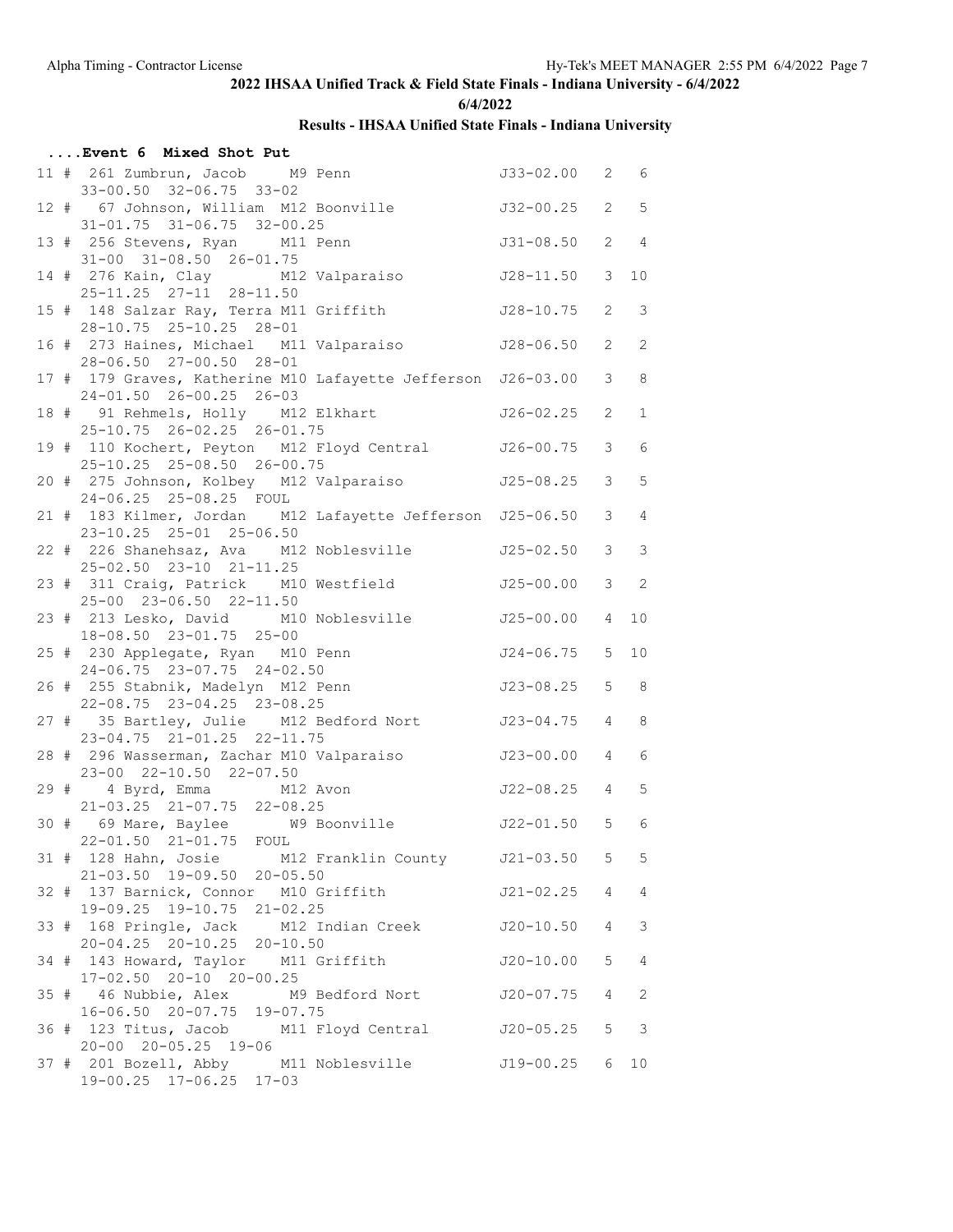**6/4/2022**

| Event 6 Mixed Shot Put                                                                                          |     |                                         |   |     |  |
|-----------------------------------------------------------------------------------------------------------------|-----|-----------------------------------------|---|-----|--|
| 38 # 145 Osborn, Kya M12 Griffith 518-03.25 5 2<br>13-09.25 18-03.25 18-03.25                                   |     |                                         |   |     |  |
| 39 # 51 Allen, Lindsey M9 Boonville 517-06.00 6 8<br>17-00.25 17-02 17-06                                       |     |                                         |   |     |  |
| 40 # 302 Buckner, Elizabet M9 Westfield 516-04.50 6<br>14-08.25 14-09.25 16-04.50                               |     |                                         | 6 |     |  |
| 41 # 185 Newman, Jordan M10 Lafayette Jefferson J16-04.00 6 5<br>$14-06.50$ $15-00.50$ $16-04$                  |     |                                         |   |     |  |
| 42 # 116 Perkis, Andrew M10 Floyd Central J16-01.50 6 4<br>13-11 13-03.75 16-01.50                              |     |                                         |   |     |  |
| 43 # 136 Spurlock, Logan M10 Franklin County J15-11.50 6 3<br>14-08.25 14-04.50 15-11.50                        |     |                                         |   |     |  |
| 44 # 79 Crouch, Brennen M9 Elkhart 115-03.50 7 10<br>13-09 12-02.75 15-03.50                                    |     |                                         |   |     |  |
| 45 # 125 Ariens, Elizabeth W12 Franklin County 514-08.50 6 2<br>14-05.75 14-08.50 14-05.25                      |     |                                         |   |     |  |
| 46 # 324 Roy, Nisha M9 Westfield 514-01.25 7 8<br>12-09.25 14-01.25 13-06                                       |     |                                         |   |     |  |
| 47 # 156 Baird, Jason M12 Indian Creek J13-04.50 7 6<br>13-00.25 13-04.50 11-07                                 |     |                                         |   |     |  |
| $9 - 01.50$ $9 - 05.75$ $10 - 05.25$                                                                            |     |                                         |   |     |  |
| 49 # 78 Clair, Brynne W12 Elkhart 18-02.25 7 4<br>$7-01.75$ $7-00.25$ $8-02.25$                                 |     |                                         |   |     |  |
| 50 # 205 Crist, Wesley M12 Noblesville<br>$6-07.75$ $6-05$ $6-09.25$                                            |     | $J6 - 09.25$ 7 3                        |   |     |  |
| $5-08.25$ $5-09.50$ $5-06.50$                                                                                   |     |                                         |   |     |  |
|                                                                                                                 |     | Women - Team Rankings - 1 Events Scored |   |     |  |
|                                                                                                                 |     |                                         |   |     |  |
|                                                                                                                 |     |                                         |   |     |  |
|                                                                                                                 |     |                                         |   |     |  |
|                                                                                                                 |     |                                         |   |     |  |
|                                                                                                                 |     |                                         |   |     |  |
|                                                                                                                 |     |                                         |   |     |  |
| 7) Griffith 5 7) Bedford North Lawrence 5<br>9) Boonville 4 9) Indian Creek 4<br>11) Floyd Central 3 12) Penn 2 |     |                                         |   |     |  |
| Men - Team Rankings - 1 Events Scored                                                                           |     |                                         |   |     |  |
|                                                                                                                 |     |                                         |   |     |  |
| 1) Penn                                                                                                         | 10  | 1) Westfield                            |   | 10  |  |
| 3) Lafayette Jefferson                                                                                          | 8   | 3) Valparaiso                           |   | 8   |  |
| 5) Bedford North Lawrence                                                                                       | 6   | 5) Griffith                             |   | 6   |  |
| 7) Boonville                                                                                                    | 5   | 7) Indian Creek                         |   | 5   |  |
| 9) Avon                                                                                                         | 4   | 9) Floyd Central                        |   | 4   |  |
| 11) Noblesville                                                                                                 | 3   | 11) Franklin County                     |   | 3   |  |
| 13) Elkhart                                                                                                     | 2   |                                         |   |     |  |
|                                                                                                                 |     | Combined Team Scores - 6 Events Scored  |   |     |  |
| 1) Bedford North Lawrence                                                                                       | 116 | 2) Lafayette Jefferson                  |   | 114 |  |
| 3) Valparaiso                                                                                                   | 107 | 4) Elkhart                              |   | 103 |  |
| 5) Penn                                                                                                         | 102 |                                         |   | 96  |  |
| Indian Creek<br>7)                                                                                              | 92  | 6) Noblesville<br>8) Westfield          |   | 90  |  |